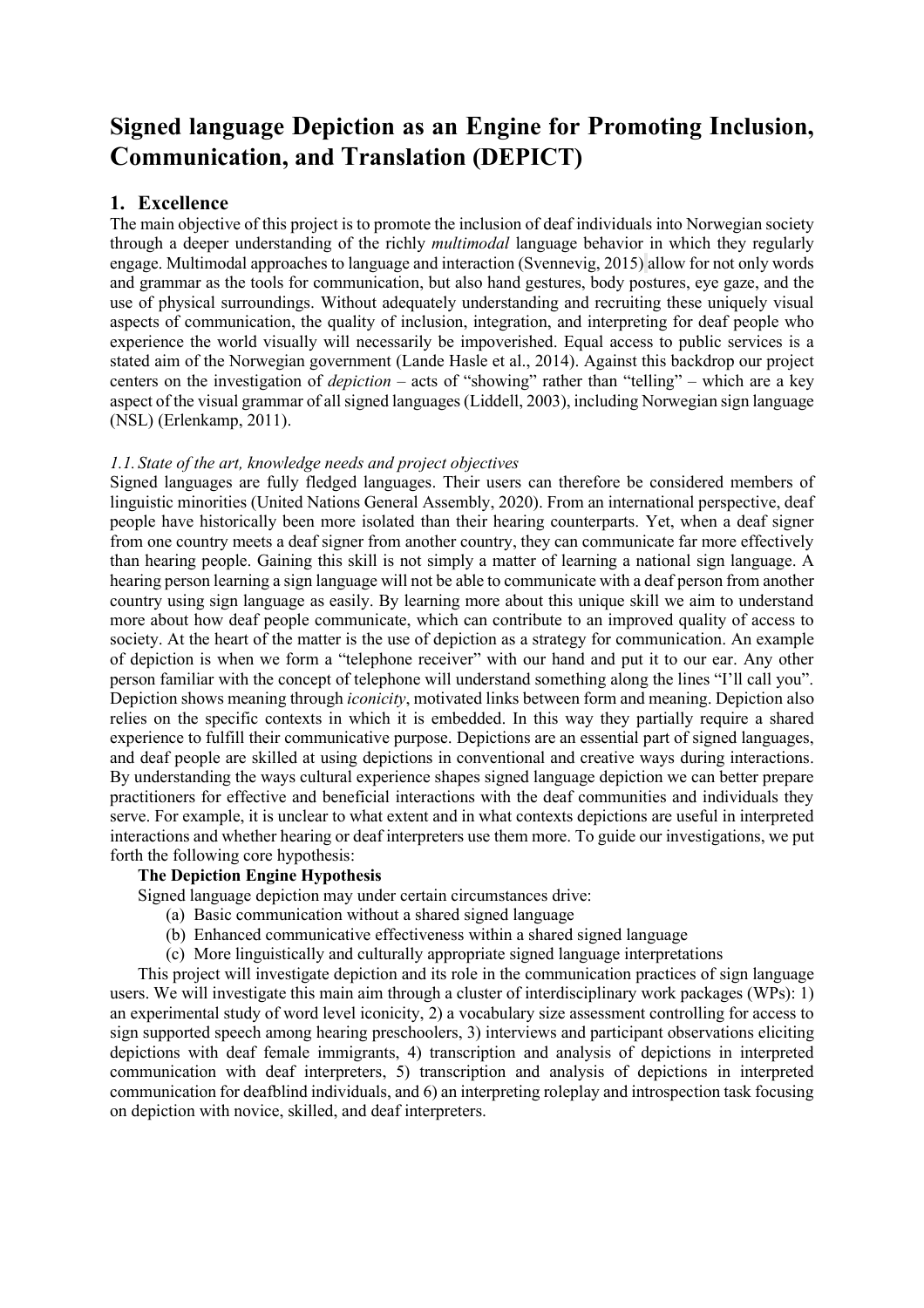#### <span id="page-1-0"></span>*1.2.Research questions and hypotheses, theoretical approach, and methodology*

The six WPs in this project are outlined below. Each will empirically investigate and test the Depiction Engine hypothesis. A variety of methods and data types will be used, and in some cases multiple WPs will analyze the same data with different approaches. Our multidisciplinary approach reflects DEPICT's ambition to exhaustively capture the facets of depiction in the diverse language *ecology* (Haugen, 1972) of NSL. All personal data collected will follow NSD and GDPR (cf. data management plan in section [4.3\)](#page-9-0). Possible risks include a) failure to elicit community engagement, b) delays/complications in data collection, c) complications in coordination of numerous partners across multiple WPs, and d) ethical considerations of conducting research with vulnerable populations. Risks are anticipated through a) early dissemination goals and pre-project recruitment of community stakeholders as collaborators, b) clear workload expectations, and budgeted partner coordination meetings, c) funding set aside for personnel especially administrative and research assistant positions in addition to PhD and postdoc funding, and d) approval through NSD and training for researchers and collaborators for issues regarding consent in vulnerable populations.

### **WP1 CULTURALLY SPECIFIC PERCEPTIONS OF LEXICALLY DEPICTING SIGNS**

Leader: Benjamin Anible (HVL)

Core participants: Vadim Kimmelman (University of Bergen), PhD 1 (HVL)

*1) To what extent are depictive motivations shared between signers of different signed languages? 2) Are depictions with shared semantic factors communicatively expedient?*

Language use is a real-time activity subject to cognitive constrains of attention and automatization that operates in the tug and pull to create understandable communicative acts with the least amount of effort possible (Zipf, 1949). This struggle is reflected in a myriad of different ways *intra-*lingually as the grammar of any given language conventionalizes and changes over time (Bybee, 2006). One way to reduce the effort required for effective communication in *inter*lingual situations where attentional demands are high and automatization is low because participants are operating without a fully shared linguistic system is to use behaviors that draw more strongly on nonlinguistic and other temporally/physically salient experiences. Depictions are likely to be particularly attractive because of their relative independence from conventionality and alignment with shared extralinguistic experience. However, depictions may not always be truly divorced from entrenchment in cultural or linguistic systems as evidenced by attempts to quantify perceived iconicity of lexical items in signed languages (Occhino et al., 2017). This becomes even more apparent when depictive accessibility is measured in tasks requiring online processing (Anible, 2020). The current study will directly assess the cognitive effort needed to comprehend the motivation of depictive signs from other signed languages using a picture naming task (Grote & Linz, 2003). It may well be that certain concrete concepts are processed as similarly depictive across signed languages, but abstract concepts are not. If so, this would indicate these concepts do indeed provide an effort reducing strategy for creating understanding in interlingual contexts where participants are native sign language users.

Novice and expert users of two signed languages (Russian SL and Norwegian SL) will view pictures of the same concept in two conditions; (a) a picture that profiles the depictive properties of a concept matching those profiled by a sign in their own sign language, (b) a picture that profiles a different set of depictive properties of a concept matching those profiled in the other sign language, (c) a picture that profiles the depictive properties of a concept matching those profiled by a sign in both languages, (d) a control condition where a picture is presented that does not profile either language's motivations. If depiction is subjectively constructed based on language-specific experience, the average reaction time required to produce a sign after viewing condition (a) is expected to be faster than (b). For (c) we expect pictures will be named equally fast by signers of both languages and for (d) we expect pictures will be named slower than conditions (a) and (c). Non-signers will complete the task in spoken English and Russian as control groups. Predictions will be preregistered on the Open Science Framework, response time and accuracy data will be collected in Expyriment (Krause & Lindemann, 2014) and analyzed with mixed linear regression in R (R Core Team, 2019). Anible, Kimmelman, and PhD 1 will share responsibility for research design and analysis and recruiting native Norwegian and Russian SL participants.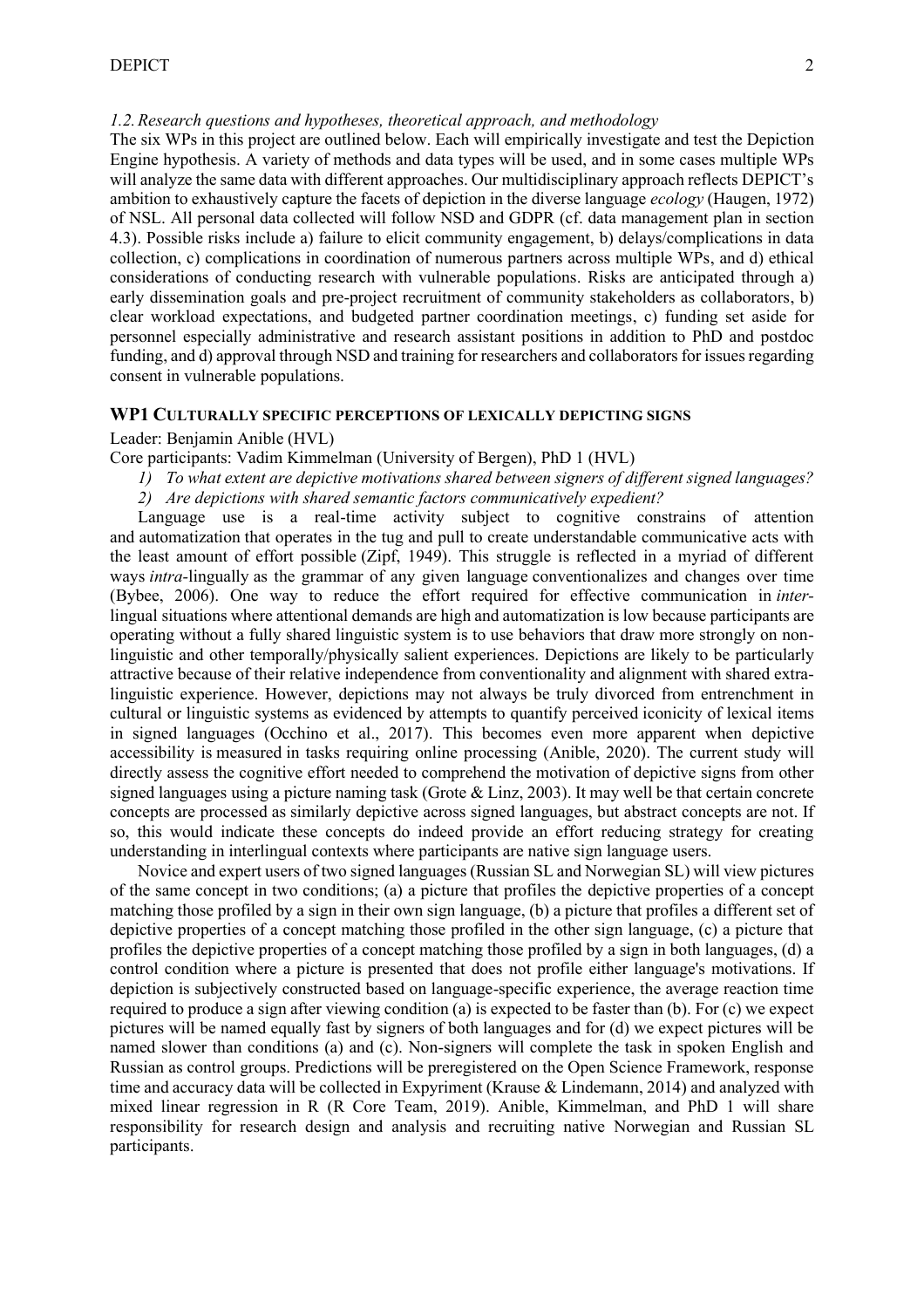#### **WP2 DEPICTION AS A TOOL FOR LANGUAGE LEARNING AND LANGUAGE DEVELOPMENT**

Leader: Inger Birgitte Torbjørnsen (HVL)

Core participants: Siv Fosshaug (Vetland), Meghan Matovic–Noddeland (Oslo, Author)

*3) Will Sign Supported Speech increase acquisition and retention of abstract concepts among preschoolers?*

Sign supported speech (SSS) is a type of sign language-based support for individuals with special needs (Daniels, 2001). Recently this tool has been used in kindergarten for language development. Anecdotally, children learn and retain both concrete and abstract words in NSL more easily using SSS. Depiction could be a strong contributing factor. The research project "Use of signs for all children in kindergarten" shows that 57% of the kindergartens in Hordaland county are using signs in kindergarten (Torbjørnsen, 2019). Teachers report children can use visual language to express themselves around the same time as they begin to speak, as has been suggested previously (Bonvillian et al. 1983). Since in Norway children start pre-school well before they have developed a spoken language beyond one-word sentences, the teachers emphasize that use of signs is especially helpful for the youngest children and the immigrant children in the kindergarten. The use of signs in kindergarten has received limited attention in systematic studies. There has been work done on baby signs (Acredolo & Goodwyn, 1988), but Snoddon (2014) argues that these programs may not manage to use the depiction from sign language to their full potential. While some investigations mention depiction as a possible explanation why SSS is helpful, none have studied this explicitly. Signing may help preschoolers be more interested in learning new and abstract words through the humor and playfulness of iconicity (Dingemanse & Thompson, 2020). Another theory why SSS has been such a widespread tool in kindergartens could be that the inherent depictive aspects of signs helps the children understand/learn words more easily. SSS might bootstrap learning of abstract concepts from connections to concrete ones – a core property of metaphor in signed languages. There is evidence that this is the case for adult learners of ASL (Morett, 2015).

Through interviews, recordings, and testing this WP will explore the depicting features of SSS and its role in learning. Participants will be hearing kindergarten teachers and kindergarten children (hearing, deaf and/or hard of hearing), and their parents who are already using SSS. The aim is to create an environment as close to the ordinary learning environment as possible. Children will be divided into two groups of between 5–10, both with the same teacher and balanced for language development for one month. One group will work on learning abstract words using SSS, and the other without. Twenty abstract words from the Norwegian version of the British Picture Vocabulary Scale (BPVS) will be used (Lyster et al., 2010). Before starting the data collection, a questionnaire will collect parents' measures of the children's knowledge of the abstract words chosen. We will also video record at least one training session of each of the groups as well as the conversations between the child and the teacher. Video recordings both of the group sessions as well as the testing sessions will use video cameras placed to capture the teacher's and the children's communication. Recordings will be analyzed using Conversation Analysis (Goffman, 1983). Torbjørnsen will be responsible for research design and analysis. Fosshaug and Matovic–Noddeland will be responsible for recruiting and interviewing participants at participating kindergartens, and a research assistant will assist with data collection, transcription, and analysis.

#### **WP 3 DEPICTION IN COMMUNICATION WITH DEAF FEMALE IMMIGRANTS**

Leader: Elisabet Trengereid-Olsen (HVL), and/or PhD 2

Core participants: Gro Hege Saltnes Urdal (HVL), Ingeborg Skaten (HVL), Maren Sørhaug (Nygård skole voksenopplæring)

External: Lubna Mehdi (Signo), Christina Zullo (Skullerud voksenopplæring)

- *4) What do female deaf immigrants report regarding linguistic possibilities and obstacles of living in Norway?*
- *5) What type of depiction can be identified in different communicative situations involving deaf female immigrants?*

The aim of this WP is to explore the barriers and opportunities deaf female immigrants experience in Norwegian society, through an investigation into their communication strategies with a focus on depiction. Deaf women have had little to no focus in previous research studies, and research that solely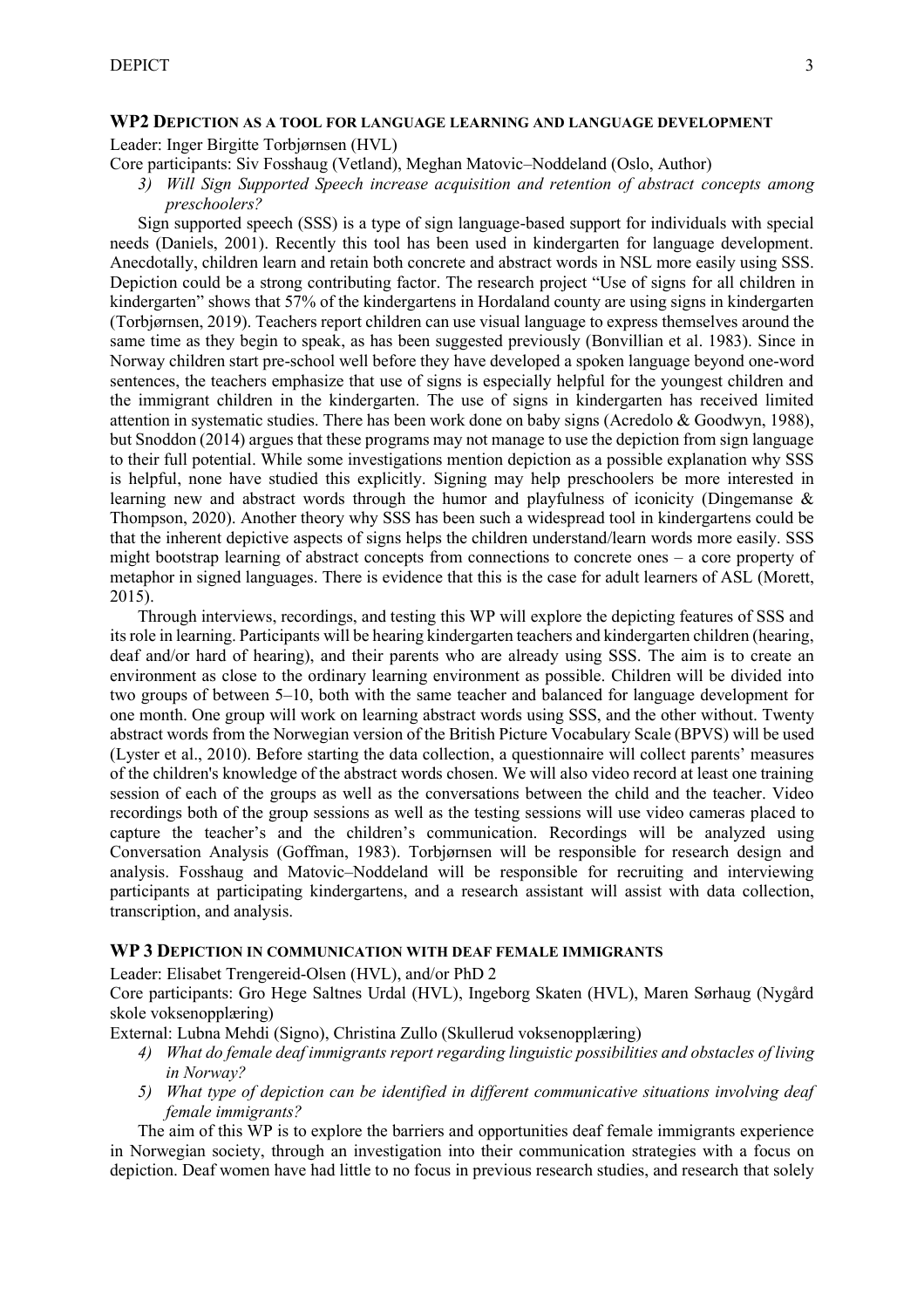investigates adult female deaf immigrants in Norway is lacking. Some studies do involve deaf immigrant women in mixed gender groups (Kristoffersen & Storhaug, 1995; Sinkaberg, 2017). This research focuses on inclusion into society and the system prepared to help. Kristoffersen and Storhaug (1995) find that language proficiency is important for deaf immigrants in a new society, and reduced access to language in general is an obstacle for independence. Sinkaberg (2017) states that language deprivation and lack of education in childhood influences how deaf immigrants cope in the Norwegian society. These aspects are also substantiated in international research. A survey focusing on the life situation for deaf men and women in 93 countries found few countries deny deaf people access to education, government services or equal citizenship based on deafness alone. Thus, many deaf people experience discrimination, particularly in developing nations, and are not able to enjoy even basic human rights (Haualand et al., 2009). Signed languages are national like spoken languages, and many deaf female immigrants do not know NSL upon arrival in Norway. General language deprivation in childhood can also aggravate the communication situations in a new country. In such cases, International Signs (IS) can be used to establish interaction with deaf immigrants (Stone & Russell, 2015). IS, though not a national sign language, is used as a communication method in these situations – consisting of depictive and visual elements from different national signed languages (M. Hansen, 2016; Hiddinga & Crasborn, 2011). Depiction is a natural part of IS and the degree to which shared experience governs the affordance of depicting utterances and language constructions, is an open question. Deaf women may have had limited opportunities to interact with people outside of restricted environments prior to arriving in Norway, and therefor limited experience with co-constructing the *intersubjectivity* – shared understandings and experiences – needed to successfully deploy culturally appropriate depictions. It may also be that the universal nature of depictions is sufficient to be understood without shared cultural experience or that the experience of being deaf trumps cultural differences.

All participants in the study for this WP are deaf female immigrants or refugees. Data will consist of videotaped dialogue between five to seven participants gathered through interviews and participant observation. The interviews will be made via professional deaf sign-language interpreters, recruited internationally. The interviews will mainly deal with the situation of the deaf female participants, but one part of the interviews will be dedicated to WP4, with the aim to identify depiction in negotiation of meaning between the deaf immigrant and the deaf interpreters. A list of culturally specific Norwegian concepts will be used for topic areas in the interviews. Analysis will assess the degree participants are able to recruit these cultural norms in their depictions. Trengereid-Olsen and/or PhD 2 will take main responsibility for research design and analysis. Sørhaug and Mehdi will assist in recruitment of participants, organizing the interviews and public dissemination of results. Sørhaug and Trengereid-Olsen will transcribe the data. Trengereid-Olsen, Skaten, and Urdal will analyze results.

## **WP4 DEAF INTERPRETERS' DEPICTING WHEN CREATING INTERSUBJECTIVITY**

Leader: Ingeborg Skaten (HVL) & Gro Hege Saltnes Urdal (HVL)

Core participants: Elisabet Trengereid-Olsen (HVL), Elisabet Tiselius (Stockholm University), and research assistant

International collaborators: Lori Whynot (Northeastern University), Christopher Tester (Heriot-Watt)

- *6) How do deaf interpreters and deaf immigrants create intersubjectivity in sign language interpreted communication?*
- *7) Which types of depiction can be identified in these encounters?*

This WP explores how depiction is used in meetings involving deaf immigrants and deaf sign language interpreters. According to Stone and Russell (2015) DIs employ a greater number of utterances using depiction than the non-deaf interpreters. We assume that depicting is central for creating *intersubjectivity* in communication where the participants and interpreters do not share a language. In this WP we will explore how depicting is used when creating intersubjectivity in an interpreted dialogue. The deaf interpreters and the deaf immigrants do not share culture, nor do they have a common sign language. Hence the interpreter must create a common ground for communication, using traits from international signs (Olsen et al., 2018). Depiction when creating intersubjectivity between a deaf interpreter and a deaf immigrant has not been previously described. The role of a deaf interpreter (DI) is often described as the role of a language or culture broker (McDermid, 2010). It does not suffice to know sign language and having a hearing loss to be a DI (Metzger et al., 2014, p. 9). Deaf Extralinguistic Knowledge (DELK) is a concept that can help explicate competencies DIs may possess (Gile, 2009).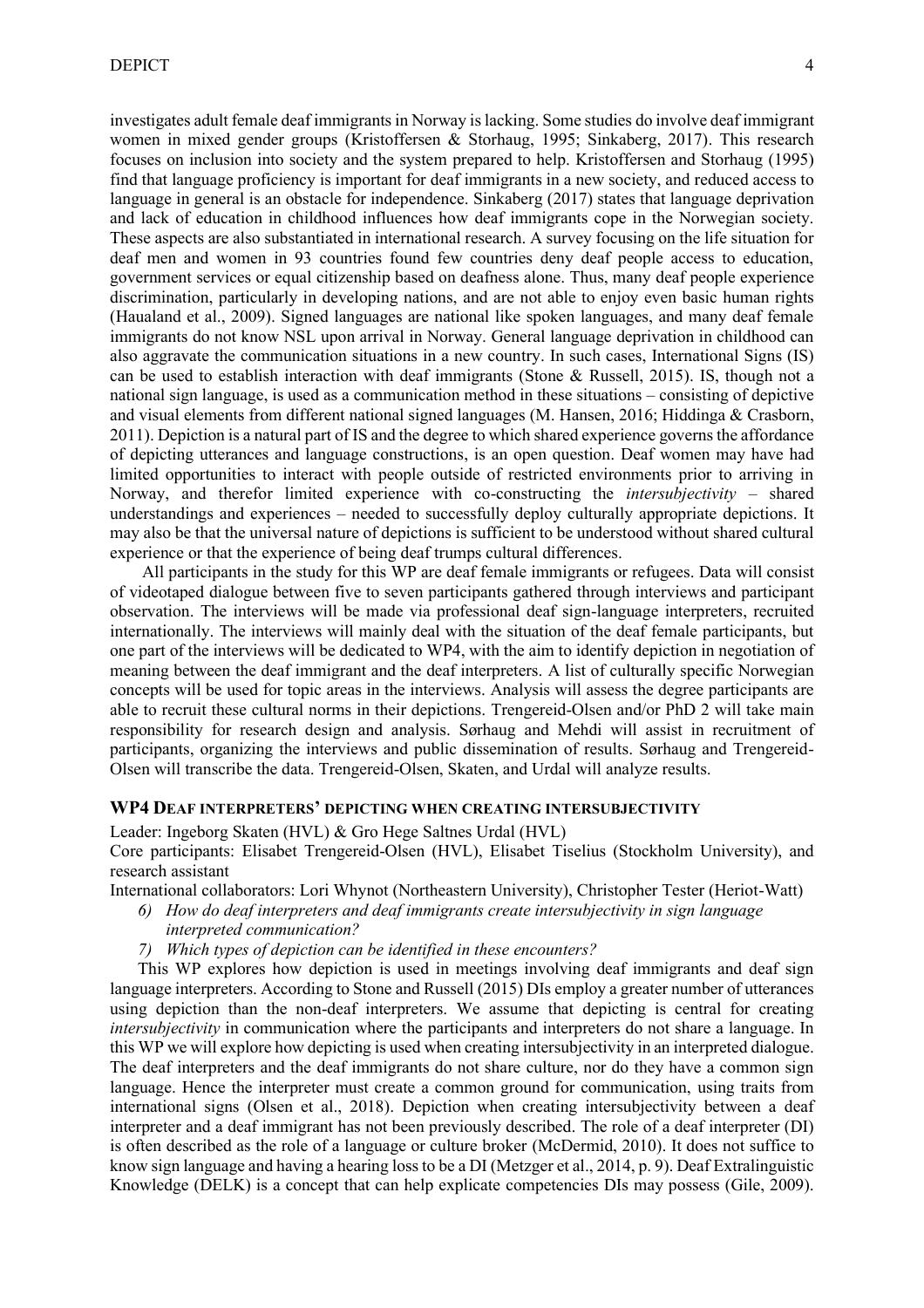DELK entails formative experiences of exposure to sign language through life-long interactions with deaf family members, deaf peers within the education system, and deaf people in the community. Furthermore, it takes early experiences of interpreting within the deaf community, personal experiences of discrimination, oppression, and what it is like not to have access to communication. Given the DELK competencies, the DIs are ascribed a special responsibility for ensuring the deaf clients' comprehension in a team of deaf and hearing interpreters.

Research is needed that examines the use of depicting in a variety of text types and settings. WP 4 is directly linked to WP 3, and will explore how deaf interpreters use depiction to create intersubjectivity when communicating with deaf immigrants and methods and analysis are also equivalent. Prior to the interviews in WP 3 the deaf interpreters will be asked to participate in WP 4. There are few DIs in Norway, so we can only expect to get 3 participants in this part of the project. To identify the use of depiction we will apply the framework of Conversation Analysis and use ELAN (Wittenburg et al., 2006) as an annotation tool. From the data we will explore the use of depicting in the negotiation between the deaf interpreter and the deaf immigrant following the approach used by Fenlon et al. (2014). focusing on depiction characteristics and frequency. Skaten and Urdal will take responsibility for research design and analysis, Trengereid-Olsen and the research assistant will be responsible for recruiting participants: female deaf immigrants and DIs. The research assistant will transcribe the data. Skaten, Urdal and Trengereid-Olsen will analyze the results, with Tiselius and international collaborators as consultants throughout the process.

#### **WP5 DEPICTION IN DEAFBLIND INTERPRETING**

Leader: Gro Hege Saltnes Urdal (HVL)

Core participants: Kjersti Skagen (HVL), Eli Raanes (NTNU), and research assistant

International collaborator: Johanna Mesch (Stockholm University)

*8) How do interpreters use depiction when interpreting for deafblind individuals?*

Depiction has been found in encounters between deafblind people using tactile sign (Mesch, 2018), and it is documented that they use different strategies when utilizing depiction compared to sighted signers. Deafblind signers place signs in different directions and distances, and in this process, they also use the other interlocutor's hand or body. These utterances are co-constructed and they "illustrate meaning construction during emerging, embodied discourse" (Mesch et al., 2015, p. 261). Recruiting the interactant's hand and producing a depicting blend, can be referred to as co-formed depicting signs. Both depictive and indexical behavior are strongly dependent on the intersubjective co-construction of shared meaning in tactile sign language, perhaps more than descriptive behaviors (Edwards, 2017). This emphasizes the necessity of examining language in interaction when attempting to explore depiction used between deafblind individuals. According to Dingemanse (2015, p. 950), "to interpret depictions, we imagine what it is like to see the thing depicted." This WP will also investigate how this is done when interpreting for deafblind individuals. As there is a lack of research investigating this topic, this WP will contribute knowledge useful for interpreters and interpreter educators, enhancing their metalinguistic competence (Pinto et al., 1999). It will also strengthen the interpreting profession by portraying the tasks of a deafblind interpreter and emphasizing the place of depicting when communicating with deafblind individuals.

By investigating the use of depiction with working interpreters we can explore the similarities and differences in use. This work package will gather data through method triangulation using recorded observations and individual interviews. Participants in WP 5 are deafblind individuals using tactile communication, interpreters, and a presenter. Data will consist of video recordings a 15 to 20 minutes long lecture being interpreted by three interpreters to three individuals with deafblindness using tactile sign language. Multiple cameras will be set up to capture both the individuals and interpreter's use of tactile sign language and to get a comprehensive view of the interpreted event (Orfanidou et al., 2015). The videos will be annotated using the multimodal annotation tool ELAN, focusing on where, how, and when depiction is used. A quantitative data analysis will be applied when registering the frequency in the use of depiction and to identify different motivating strategies. Urdal will be responsible for research design and data analysis, together with Raanes and Skagen in recruiting participants. The research assistant will transcribe the data and all the researchers will collaborate on analyzing results.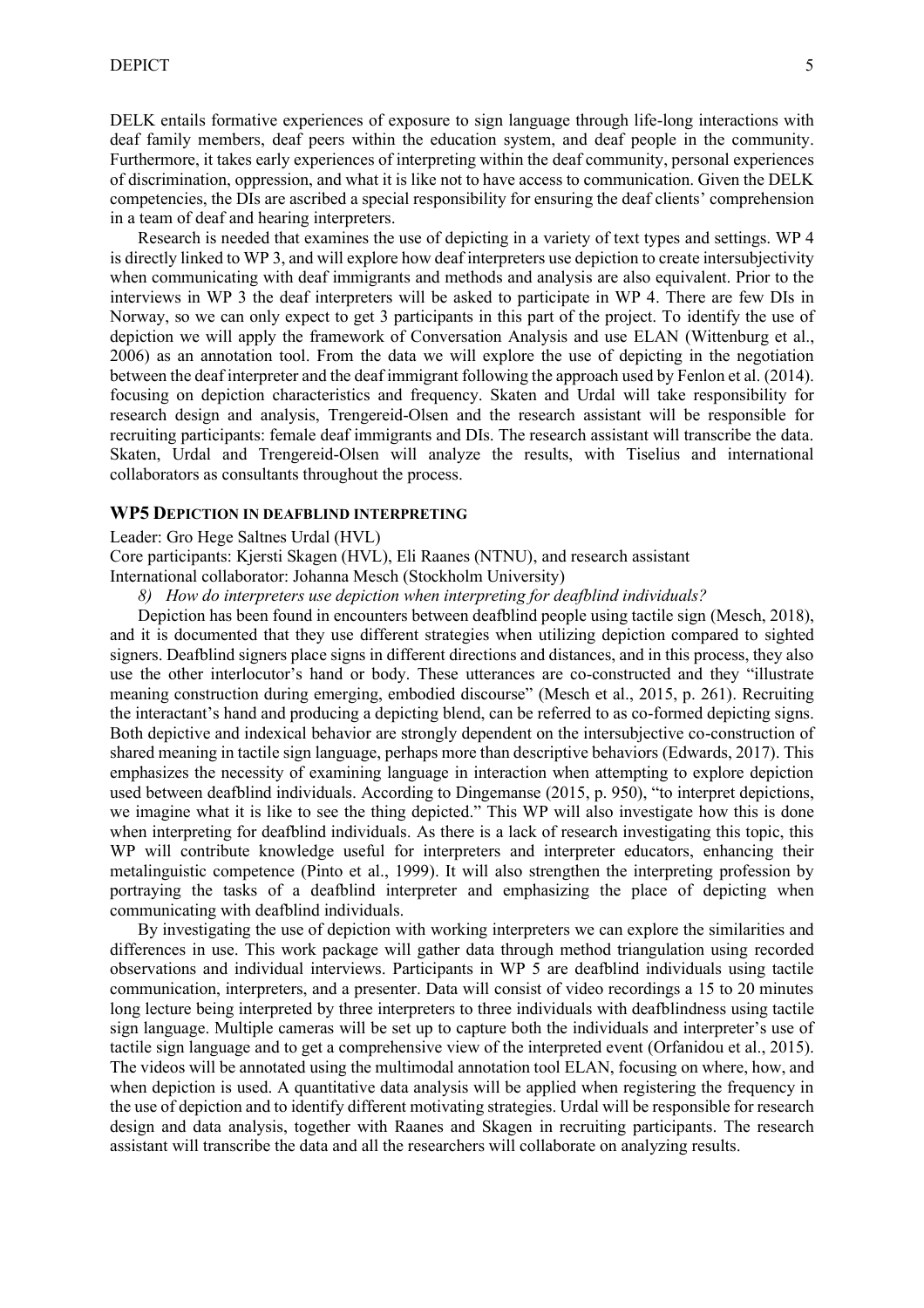#### **WP6 DIFFERENCES IN DEPICTING BETWEEN EXPERIENCED AND INEXPERIENCED SLI**

Leader: Elisabet Tiselius (Stockholm University)

Core participants: Gro Hege Saltnes Urdal (HVL), Ingeborg Skaten (HVL), postdoc, research assistant International collaborator: Christopher Stone (University of Bristol)

- *9) Are there observable differences in the use of depiction between inexperience vs. experienced interpreters vs. deaf interpreters?*
- *10) What are the characteristics of these differences if found?*

Experience is a strong factor in interpreting performance (Liu, 2009; Tiselius, 2013). Over time interpreters develop and refine interpreting strategies, which often cannot be fully internalized without experience despite being taught in interpreting programs. Furthermore, most interpreters also develop their linguistic competencies over time. This work package aims to investigate whether depiction is developed over time by active interpreters. Understanding if and how depictive strategies develop over time will inform interpreter training on how to teach depiction to future sign language interpreters. It will also contribute to understand the concept of depiction in terms of a communication tool.

We will explore depiction among very advanced L2 signers namely interpreters to specifically investigate development of depictive strategies with experience. Participants are three different groups of sign language interpreters. The first group are hearing students at the last year of the sign language program, the second group consists of hearing sign language interpreters with at least 10 years of interpreting experience, and the third group consist of deaf interpreters. As we are interested in the development of depiction in L2 speakers none of the hearing participants will be CODAs (Children of Deaf Adults), as they are L1 signers. Each group of hearing interpreters will consist of at least five participants. For the deaf interpreters we will aim for five (but we understand that this may be difficult considering the few numbers of deaf interpreters in Norway, cf. WP4). Hearing participants will interpret an enacted roleplay between a hearing and a deaf person. The deaf interpreters will interpret a roleplay between a hearing signer of NSL and a deaf signer of a foreign sign language. After task completion, all participants will engage in retrospection. The roleplay will be prepared to elicit different types of depiction. The roleplay will be recorded using two video cameras. Data both from the roleplay and from retrospection will be transcribed for analysis using ELAN to do multimodal coding. We will compare the performance of the three groups of interpreters to understand how depiction develops with experience for hearing L2 interpreters. We will also compare how the deaf participants use depiction compared to the hearing participants in this context. Tiselius will take responsibility for research design and analysis. Urdal and Skaten will be responsible for recruiting participants to the work package. A post-doc will also be recruited for the project. Data collection and data analysis will be done in collaboration between Tiselius, Urdal and Skaten, and the post-doc. Stone will help with developing the roleplay so that there are equal and comparable amounts of depictions across the different sign languages. The international collaborator will also help to recruiting the foreign language signer. Furthermore, the WP will also need a research assistant for data collection, transcription, and analysis.

#### *1.3.Novelty and ambition*

One of the most pervasive cultural metaphors for how we think about communication is the notion that "messages" are "passed" between language users. First a message is "packaged" into a linguistic form and conveyed through auditory or visual signals to another where it is "unpacked", and the intended meaning understood. Linguists generally recognize that this metaphor is neither sufficient nor heuristic in understanding how humans interact with each other as it recognizes only one *mode* of communication – the primarily arbitrary connections between form and meaning that must be learned when one knows a language. In face-to-face communication we use a wide and varied range of strategies that recruit our surroundings, our shared knowledge, and each other's creativity to arrive at a shared conceptualization (Wilcox & Shafer, 2005). Interlocutors do not decode messages; they build meaning together through the co-construction of multimodal communicative interactions. This multimodal approach to understanding communication recognizes three fundamental categories of connecting forms (sounds, facial expressions, body movements, etc.) to meanings. These are *description, indication,* and *depiction*  (Ferrara & Hodge, 2018). Description and indication are generally more conventional, core aspects of the grammar of any language such as words, idioms, and anaphora where the form of the action is not related to its meaning. In spoken WEIRD (Western European Industrialized Rich and Democratic)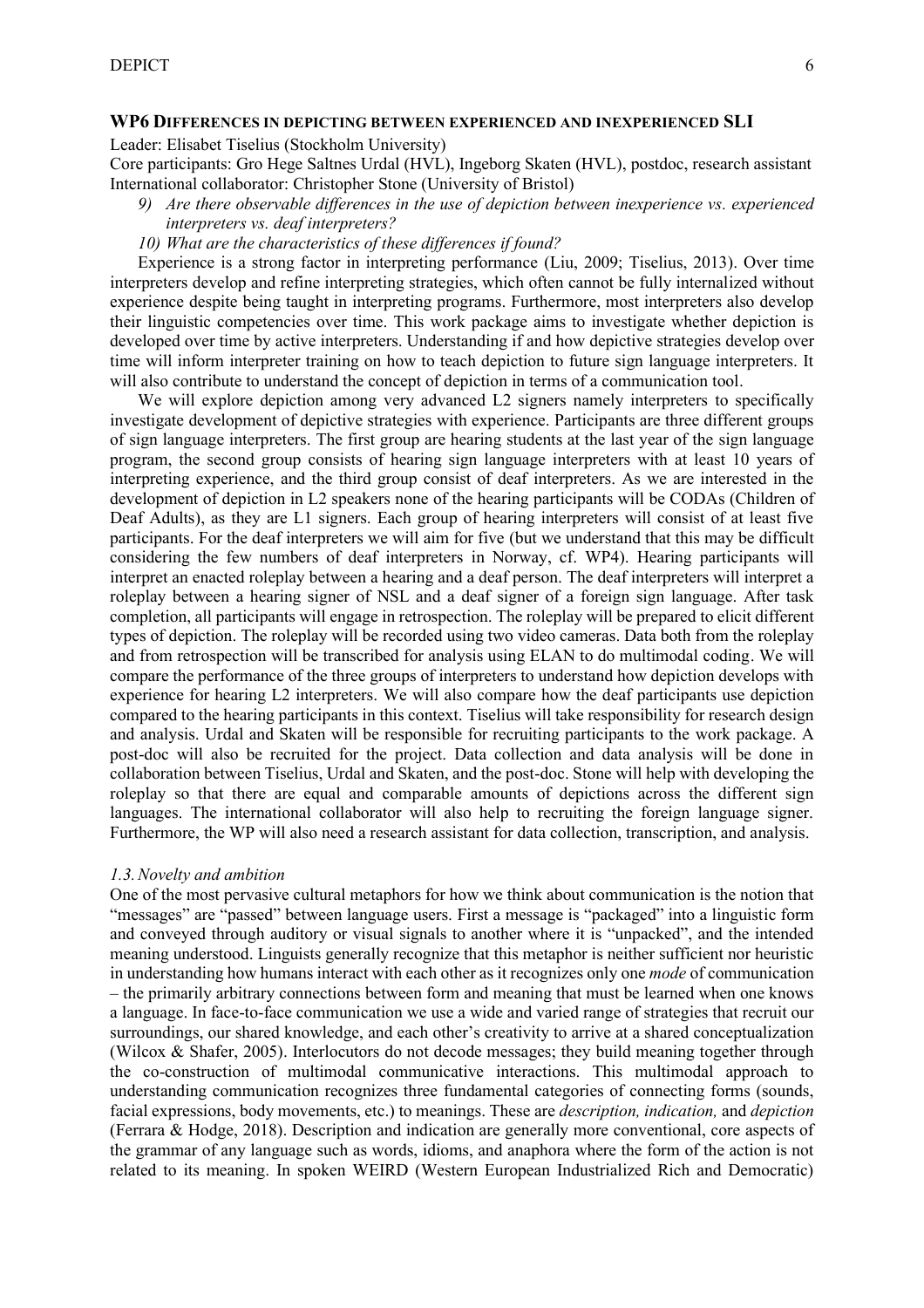countries language's, descriptions are usually primarily vocal/auditory, and indications are often a mixture of vocal and gestural behaviors such as pronouns or pointing actions. In these cases, a small change in form result in new meanings. Depictions, on the other hand, rarely have purely conventional or arbitrary form/meaning connections. Instead, small changes in form result in analogical changes in meaning (but cf. Lepic and Occhino (2018) for how depictions can function more lexically as well). When interlocutors interpret each other's depictions they must draw on their previous experiences to visualize what is depicted (Dingemanse et al., 2015) In spoken language, a typical example of a depictive performance is when a speaker will imitate the tone, pitch and manner of speaking of another person, but can also extend to individual words such as onomatopoeia. Generally, depictions are more accessible to language users that do not share or only partially share a language with each other – as found in International Sign (Stone & Russell, 2016). This is because depictions recruit *iconic* (a motivated, nonarbitrary relation between form and meaning) representations of referents and actions that do not need to be learned prior to their use in each communicative context before they can be understood.

DEPICT's approach is novel in its scientific scope and societal ambition in that we start deep and trawl wide, rather than being forced to only scratch the surface of our research questions. Even though there is a growing academic interest in NSL (Erlenkamp, 2011; Ferrara & Halvorsen, 2017; Schrøder, 2011; Selvik, 2006; Vogt-Svendsen, 1981), comparative output is slim and researchers have needed to focus on isolated issues with little opportunity for broad claims. NSL is poorly understood compared to larger signed languages, and even in comparison to its Nordic neighbors such as Finnish, Swedish, and Danish sign languages. This lack of knowledge has undoubtably contributed to lack of opportunities for the Norwegian deaf community. By narrowing our focus to depiction, we can more comprehensively understand its behavior in a much wider sampling of the NSL language ecology, which allows us to both be more confident in our findings and more quickly tailor dissemination to the stakeholders who will benefit most from our findings.

#### **2. Impact**

#### *2.1 Potential for academic impact of the research project*

Depiction has not been investigated with the broad approach we take in the proposed project. We aim to investigate the use and occurrence of depiction from the perspective of deaf signers, deafblind signer, hearing and deaf sign language interpreters, deaf immigrants with limited knowledge of the majority sign language, as well as the use of depiction from sign language for hearing children. We will gain collaborative benefits from reference and research groups both within Norway, as well as abroad (cf. our collaborators). DEPICT has a blending of primary and applied research on depiction and our motivating hypothesis across our WP is that the distribution of descriptive, indicating, and depictive communicative behaviors in signed language communities is very different than the spoken language communities they co-inhabit. This distribution difference means that interpreted interactions between groups require extensive mediation at levels that have typically been referred to as linguistic, cultural, and situational. By focusing on depiction in a variety of settings we can cut through these overlapping and intersecting influences to reveal an underlying pattern and potentially even gain insight into the reason for these differences. This also means that WPs are developed so that they will have the potential to both inform and improve current practice in many daily situations (communication with refugees, communication in kindergartens, working conditions for deaf employees, teaching of future sign language interpreters) and also shed light on a communicative phenomenon which has hitherto not been the focus of research attention. The effect of increasing our understanding in these intersectional projects is exponential – each with benefit from the others informing current and future investigations.

#### *2.2 Potential for societal impact of the research project*

**Expected societal impact and sustainable development goal** *Quality Education* **and to** *Transform the world for persons with disabilities.* DEPICT aligns with the United Nations' Sustainable Development Goal 2: *Quality Education* and 17: *Transform the world for persons with disabilities*, to ensure inclusive and quality education for all. The Norwegian deaf and deafblind community are an integral part of Norwegian society and yet are excluded through the orally focused communication behavior of the majority society. Since we know that depiction is prevalent in both signed and spoken language its unique expression through deaf and deafblind people's competencies can shed light on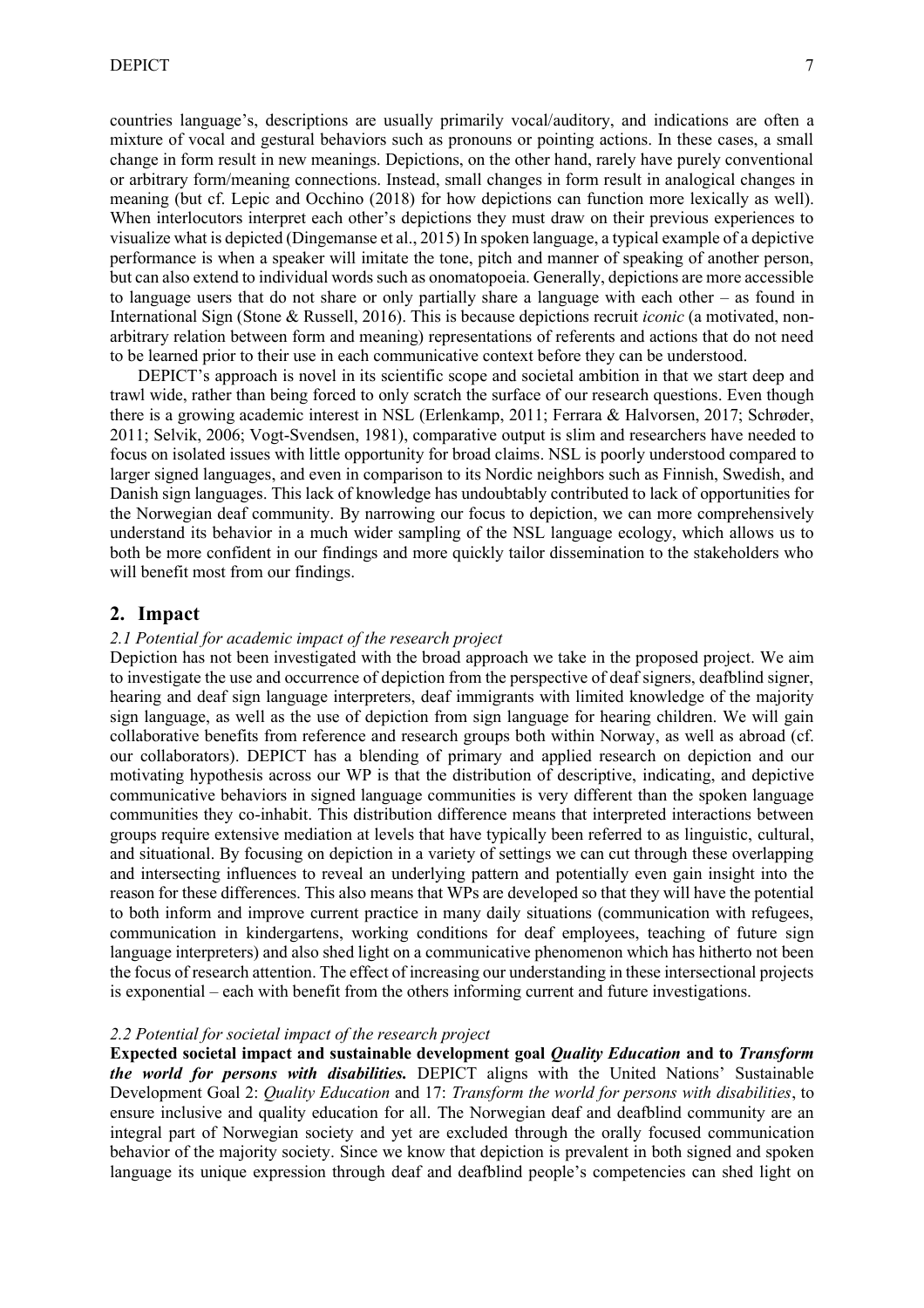depiction use in spoken language as well with potentially wide-reaching societal benefits. Much like hearing football teams in the United States adopted deaf football teams strategy of the huddle to prevent "over-seeing" play-planning, there are likely to be surprising benefits for larger society from understanding a deaf-enriched language behavior like depiction (Bauman & Murray, 2014). By understanding depiction better, we can increase knowledge, both of spoken language and of signed language – allowing for research-based training of sign language interpreters and teaching of sign language. Better understanding of depiction will also strengthen pedagogy for other hearing learners of sign language, and for deaf learners of NSL (i.e. deaf immigrants to Norway).

**Expected societal impact and sustainable development goal** *Good Health and Well-being* **and**  *Gender Equality***:** By studying how deaf individuals use visual depiction to support communication, understanding and inclusion we also align with UN's Goal 3: *Good Health and Well-being*. We aim to explore this from a linguistic, cognitive, and sociological perspective. Speakers of languages from most Western and European countries lack intuitions about how to interpret and utilize depictive behaviors. Findings will contribute to improve the teaching of sign language as a second language and sign language interpreting. Findings will also contribute to better reception and evaluation of deaf asylum seekers, particularly women (cf. UN's Goal 5: *Gender Equality*). Understanding of depiction will contribute to a more accurate understanding of deaf immigrants' sign language, and thus contribute to fairness and security in encounters with deaf immigrants.

#### **3. Dissemination**

DEPICT will focus on the following user groups for dissemination of results and findings:

**Deaf community and public impact (Level**: **national & local | Type: societal | Project Stages: early, mid, late)**. DEPICT will produce opinion pieces once a semester and other texts such as blogposts aimed at the public throughout the project period communicated through the project website and press releases via HVL's communication department. At the end of the project, all publications will be translated and shared at a popular science level in Norwegian and NSL to inform general community members and members of the deaf community about our project through local and national congresses (e.g. Norges Døvesforbund, Nygård voksenopplering for døve innvandrere i Bergen, Ål folkehøgskole og kurssenter for døve, Skullerud voksenopplæring, Oslo, Bergen Døvesenter).

**Scientific community impact (Level: international | Type: scientific | Project Stages: mid & late**). DEPICT will produce high impact publications in top peer reviewed journals in the fields of Linguistics (e.g. *Language and Cognition, Cognitive Linguistics,* etc.), Deaf Studies (e.g. *The Journal of Deaf Studies and Deaf Education*, *Disability & Society*, etc.) and Interpreting (e.g. *Translation, Cognition & Behaviour*, *Interpreting*, *International Journal of Interpreter Education,* etc.). Presentations at national, and international conferences (one presentation per WP) will disseminate information about the project and its findings to a broad scientific audience. Additionally, collaborations will be initiated and maintained by means of review by external members of the advisory board, a planned methods seminar, a national workshop, and a final international conference at HVL.

**Education stakeholder impact (Level**: **national & local | Type: societal | Project Stages: late).** DEPICT will approach interpreter organizations and government entities (e.g. *Tolkene i Akadmikerne NAV*) responsible for providing interpreting services with an aim to receive meetings and conference invitations to offer opportunities for Continuing Professional Development. Such contacts are difficult to plan, but several of the key participants are already quite visible and hold important public commissions of trust (cf. The CVs of Co-PI's Anible, and Urdal – former leader of the National Academic Council for Sign Language and Interpreting Studies, WP 4 coleader Skaten former board member of the Regional Interpreter Organization and member of the Deaf Organizations interpreter committee, WP 6 leader Tiselius member of the research committee of the International Association of Conference Interpreters).

#### **4. Implementation**

#### *4.1.Project manager and project group*

DEPICT will be hosted by the Western Norway University of Applied Sciences (HVL). As one of only three institutions in Norway that train NSL interpreters and its excellent ties to the interpreting field, it is an ideal host for the project.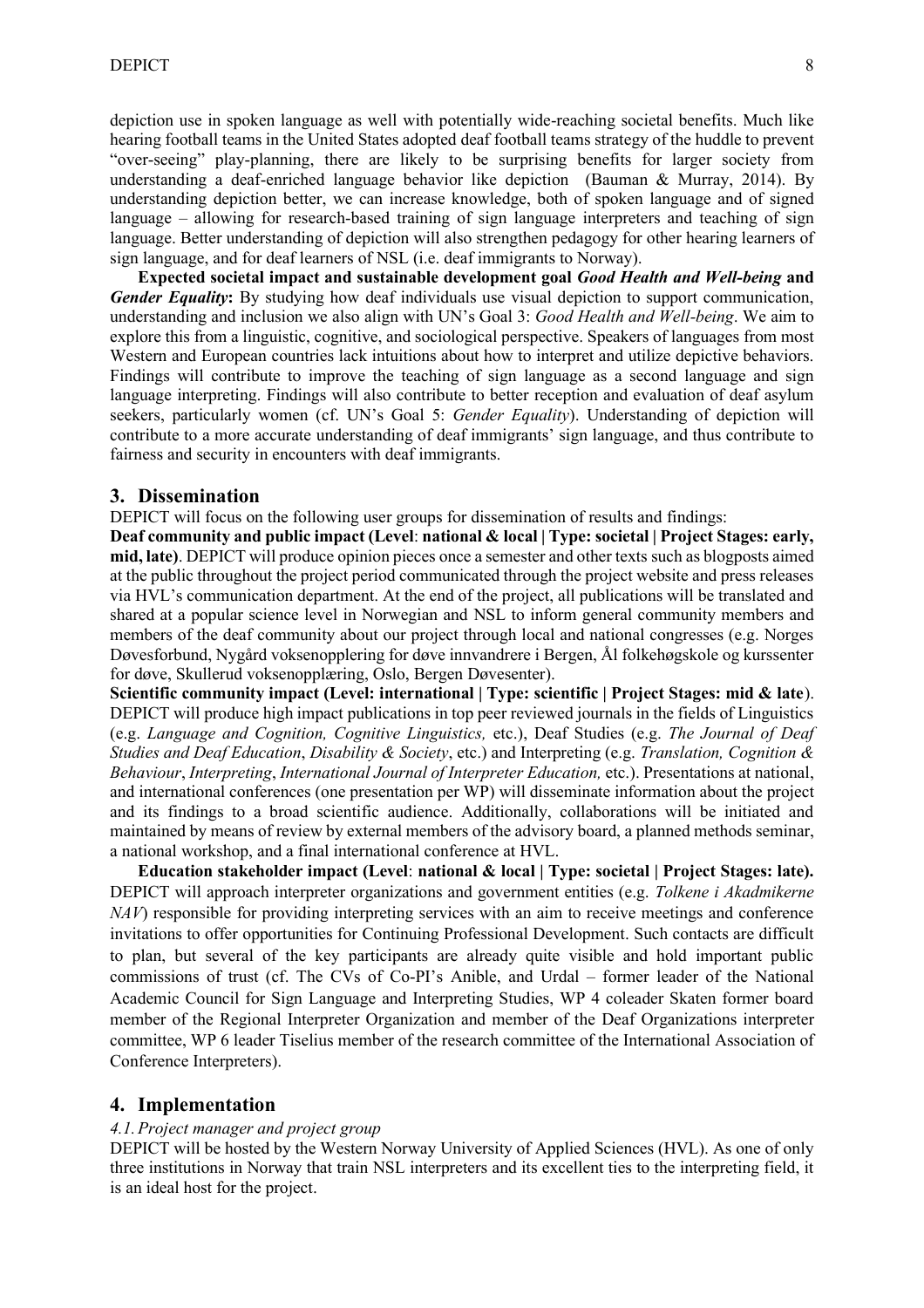Co-PI Anible is an Associate Professor of Sign Language and Interpreting at HVL and a member of the research group *Sign Language, Interpreting and Communication* (SLIC). His research on NSL started with his national collaboration with the Research Counsel of Norway (RCN) funded early career researcher grant awarded to Lindsay Ferrara, *Language use in the Norwegian Deaf community: reflections of a signed language ecology* (287067) which is a project building a corpus of NSL and investigating the systematic and constantly evolving communication practices within various Norwegian Sign Language interactions. He has led and participated in research related to WP 1 (Anible, 2020; Occhino et al., 2017, 2020), and works with issues related to the other WPs in his training of NSL interpreters.

Co-PI Urdal is also an Associate Professor of Sign Language and Interpreting at HVL and a member of the SLIC research group. She has conducted research on interpreter students' development of professional characteristics as interpreters for deafblind individuals (Urdal 2017; 2019), and participated in research on educating deaf interpreters (Skaten, Urdal & Tiselius, in press) as well as deaf interpreters and the market (Urdal & Skaten, in progress). Her research is related to WP 4 and 5. In addition, she has participated in the project 'Communication on your own terms (Milla Says)' a project funded by the Regional Research Fund Vestland (297049).

All WP leaders are active researchers in the SLIC group and WP leaders 1-5 are currently employed at HVL. Tiselius (WP6) is an associate professor of Translation Studies with a focus on interpreting at Stockholm University. She is an affiliated researcher with the SLIC research group at HVL. In Stockholm, Tiselius is affiliated to the research group on Childhood Cancer Healthcare Research at the Karolinska Institute where she investigates communication over language barriers in highly specialized pediatric care. She is the leader of the SPRINT research group at the Institute for Interpreting and Translation Stockholm University which focuses on processes in translation and interpreting. Torbjørnsen (WP2) is also a member of the *Language and Society* (LS) and Urdal (WP4 and WP5) is a member of the *Technology, Health and Society,* research groups at HVL.

The SLIC group will be significantly strengthened through the project with two PhD positions, one funded through the project and the other through HVL. Candidates for WP1 will be sought internationally and ideally recruit someone with competencies in psycholinguistics and signed languages. Candidates for the PhD position in WP3 will primarily be sought nationally as it requires knowledge of Norwegian and NSL. The postdoc for the WP6 will be sought internationally and ideally be someone with a background on process research in sign language interpreting.

As is evident from the description of the work packages in section [1.2](#page-1-0) there will be both national and international collaborators in DEPICT, associated with specific WPs and who will contribute up to 10% of their research time to the project as project partners or be hired as R&D procurement for up to 50 hours per year. The competence of the DEPICT project team includes linguistic expertise (Anible, Tiselius), translation theory (Skaten, Urdal, Trengereid-Olsen, Tiselius), and sociology (Trengereid-Olsen, Torbjørnsen, Skaten). Given these competencies, they are uniquely qualified to address the research questions of this project.

The Scientific Advisory board will consist of internationally recognized researchers from relevant specializations: Cecilie Hamnes-Karlsen (professor in linguistics with a focus on multilingualism and contrastive linguistics, HVL), Pamela Perniss (professor in Linguistics with a focus on space and iconicity, University of Cologne), Ingela Holmström (associate professor in Sign Language with a focus on inclusion and deaf immigrants, Stockholm University), Graham Turner, (professor in Translation and Interpretation with a focus on Deaf Studies at Heriot-Watt University).

The Community Advisory board will consist of authoritative representatives from the deaf and sign language community: Arnfinn Vonen (Professor in linguistics with a focus on special pedagogics Oslo Met university); Sonja Myren Holte (consultant at the Norwegian Language Council with a special focus on NSL); Petter Nordeland (General Secretary of the Norwegian Deaf Association).

#### *4.2.Project organization and management*

DEPICT will meet its objectives through WPs carried out along the timeline shown in Figure 1.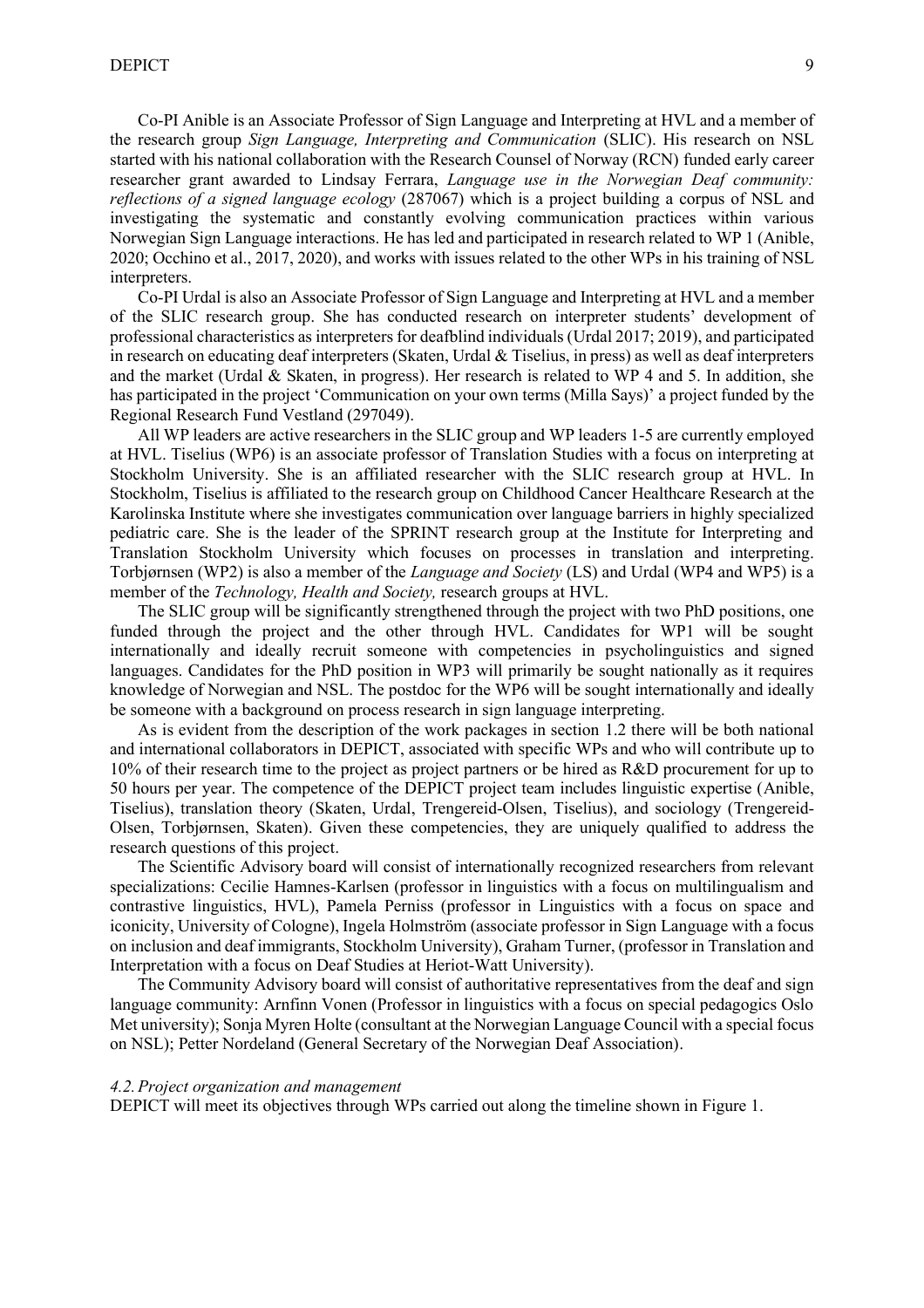

*Figure 1. Gantt chart timeline for proposed project divided into Work Packages and important milestones.*

#### <span id="page-9-0"></span>*4.3.Data management plan*

Issues with data collection, consent and storage for each work project are shown in Table 2:

Table 2. Summary of participants, data collected, and consent needed for DEPICT WPs.

|                 | <b>Collection</b>                                               | Video storage           | Consent                                                        |
|-----------------|-----------------------------------------------------------------|-------------------------|----------------------------------------------------------------|
| WP1             | $\sim 60$ deaf & hearing adults                                 | Short term              | Norwegian and Russian                                          |
| WP <sub>2</sub> | $\sim$ 20 children                                              | Short term              | Norwegian, Parental permission                                 |
| WP 3,4          | $\sim$ 7 deaf adults                                            | Permanent               | Norwegian, International Sign,<br>or legal guardian permission |
| WP 5            | 3 deafblind individuals<br>3 hearing sign language interpreters | Long term<br>Short term | NSL, Norwegian                                                 |
| WP 6            | 5 DIs, 5 hearing SLI, 5 SLI students                            | Short term              | NSL, Norwegian                                                 |

# **References**

Acredolo, L., & Goodwyn, S. (1988). Symbolic Gesturing in Normal Infants. *Child Development*, *59*(2), 450. https://doi.org/10.2307/1130324

Anible, B. (2020). Iconicity in American Sign Language–English translation recognition. *Language and Cognition*, *12*(1), 138–163. https://doi.org/10.1017/langcog.2019.51

Bauman, H.-D. L., & Murray, J. J. (2014). *Deaf gain: Raising the stakes for human diversity*.

Bybee, J. (2006). From Usage to Grammar: The Mind's Response to Repetition. *Language*, *82*(4), 711–733.

Daniels, M. T. (2001). *Dancing with words: Signing for hearing children's literacy*. Bergin & Garvey. http://site.ebrary.com/id/5004444

Dingemanse, M., Blasi, D. E., Lupyan, G., Christiansen, M. H., & Monaghan, P. (2015). Arbitrariness, Iconicity, and Systematicity in Language. *Trends in Cognitive Sciences*, *19*(10), 603–615. https://doi.org/10.1016/j.tics.2015.07.013

Dingemanse, M., & Thompson, B. (2020). Playful iconicity: Structural markedness underlies the relation between funniness and iconicity. *Language and Cognition*, 1–22. https://doi.org/10.1017/langcog.2019.49

Edwards, T. (2017). Sign-creation in the Seattle DeafBlind community: A triumphant story about the regeneration of obviousness. *Gesture*, *16*(2), 305–328. https://doi.org/10.1075/gest.16.2.06edw

Erlenkamp, S. (2011). Norsk tegnspråk: Helt norsk og veldig annerledes. Skisse av en ny beskrivelsesmodell for norsk tegnspråk. *Norsk Lingvistisk Tidsskrift*, 26–37.

Fenlon, J., Schembri, A., Rentelis, R., Vinson, D., & Cormier, K. (2014). Using conversational data to determine lexical frequency in British Sign Language: The influence of text type. *Lingua*, *143*, 187–202. https://doi.org/10.1016/j.lingua.2014.02.003

Ferrara, L., & Halvorsen, R. P. (2017). Depicting and describing meanings with iconic signs in Norwegian Sign Language. *Gesture*, *16*(3), 371–395. https://doi.org/10.1075/gest.00001.fer